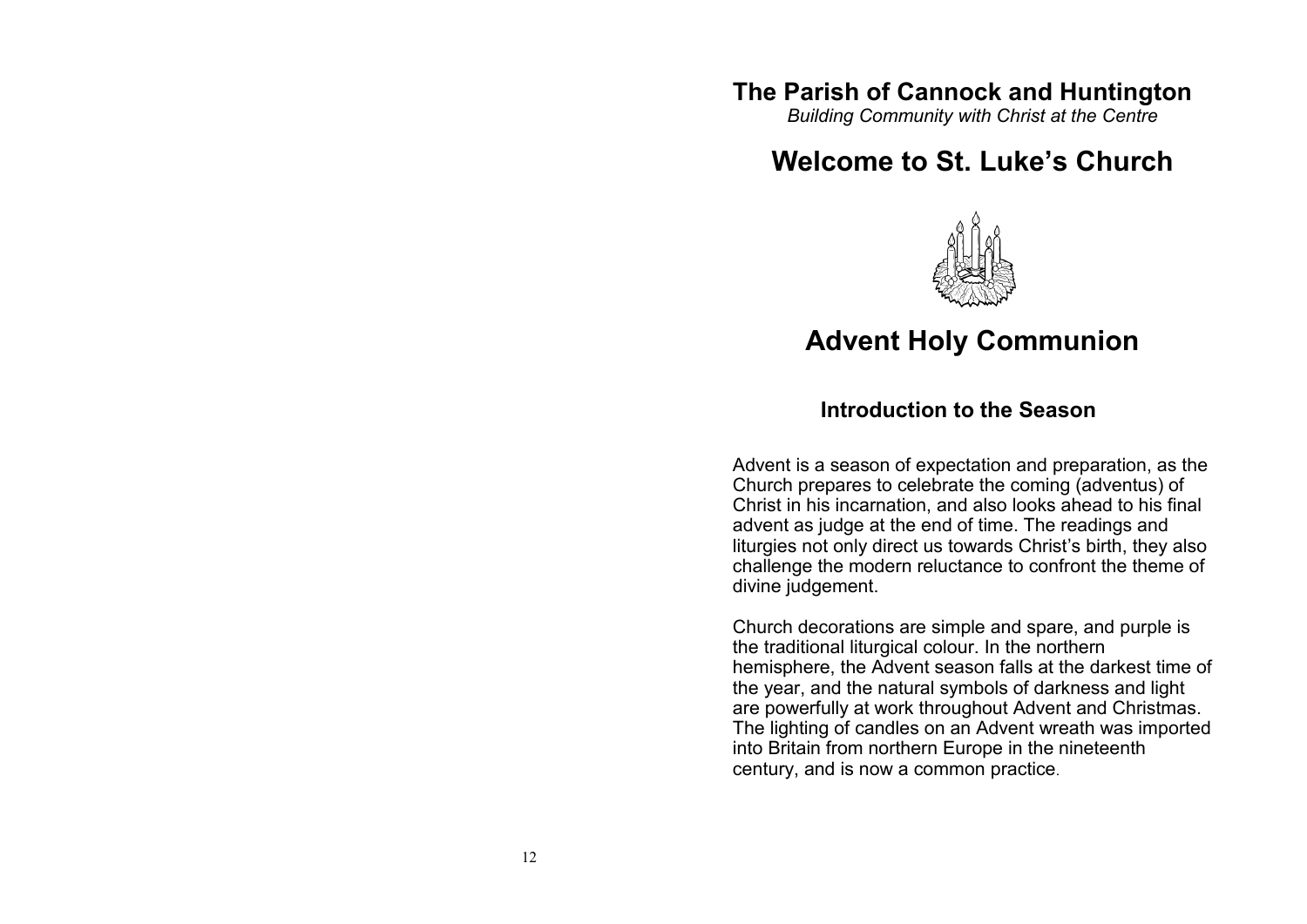The Lord be with you **and also with you.**

### **Prayer of Preparation**

**Almighty God, to whom all hearts are open, all desires known, and from whom no secrets are hidden: cleanse the thoughts of our hearts by the inspiration of your Holy Spirit, that we may perfectly love you, and worthily magnify your holy name; through Christ our Lord. Amen.**

### **Prayers of Penitence**

Our Lord Jesus Christ said:

The first commandment is this: 'Hear, O Israel, the Lord our God is the only Lord. You shall love the Lord your God with all your heart, with all your soul, with all your mind, and with all your strength.'

The second is this: 'Love your neighbour as yourself.'

There is no other commandment greater than these. On these two commandments hang all the law and the prophets. **Amen. Lord, have mercy.**

### **Invitation to confession**

When the Lord comes, he will bring to light things now hidden in darkness, and will disclose the purposes of the heart. Therefore in that light, we confess our sins.

## **Blessing**

May God the Father, judge all-merciful, make us worthy of a place in his kingdom.

May God the Son, coming among us in power, reveal in our midst the promise of his glory.

May God the Holy Spirit make us steadfast in faith, joyful in hope and constant in love.

And the blessing of God almighty, the Father, the Son, and the Holy Spirit, be among you and remain with you always. **Amen.**

#### **The Dismissal**

As we await our coming Saviour, go in peace to love and serve the Lord. **In the name of Christ. Amen.**

Copyright acknowledgement (where not already indicated above): Some material included in this service is copyright: © The Archbishops' Council 2000 Some material included in this service is copyright: © The Archbishops' Council 2002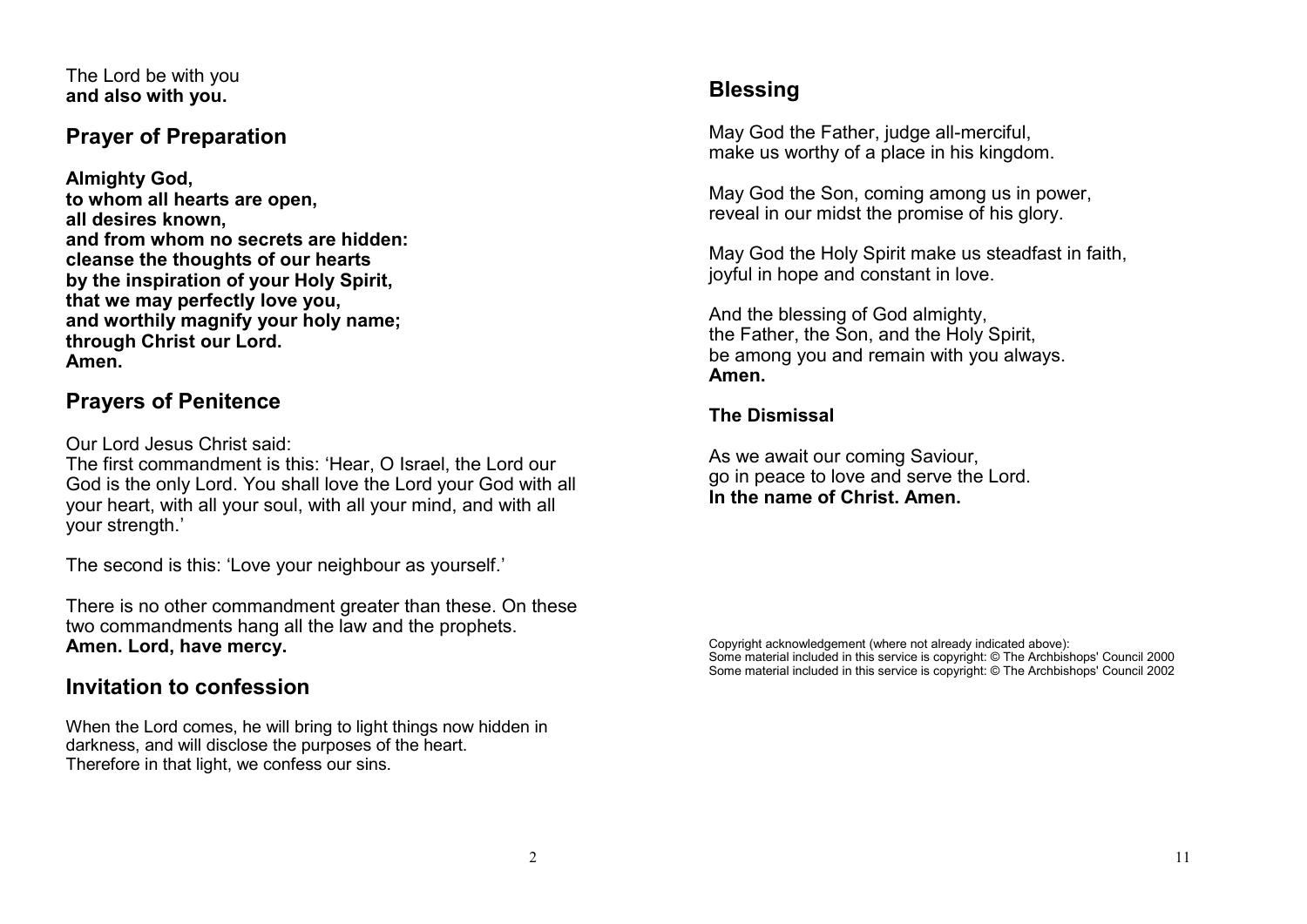**O God, help me to trust you, help me to know that you are with me, help me to believe that nothing can separate me from your love revealed in Jesus Christ our Lord. Amen.** 

#### *Recording stopped*

*At the invitation to communion, it is recommended that only the bread that the president will receive be shown to the people*

*The President then says holding the ciborium's—lid's on—one with ordinary wafers & one with gluten free* 

The Body of Christ keep you in eternal life

*Those intending to receive say* **Amen**

*The President sanitizes their hands, puts on a mask and stands at the communion rail—nothing is said .*

*Please come up one at a time, respect social distancing rules. Sanitize your hands at the station at the front and stand to receive the wafer at a distance with your hands outstretched. Then return to your pew using the one way system. Gluten Free wafers are available but please come up after the other have received. Please keep silent while others receive .*

*After the last person has received, the ciborium lids are replaced. Hands are sanitized and the mask removed. Recording restarted.*

**Post Communion Collect followed by** *Silence is kept.*

#### **Almighty God,**

**we thank you for feeding us with the body and blood of your Son Jesus Christ. Through him we offer you our souls and bodies to be a living sacrifice. Send us out in the power of your Spirit to live and work to your praise and glory. Amen.**

**Almighty God, our heavenly Father, we have sinned against you and against our neighbour in thought and word and deed, through negligence, through weakness, through our own deliberate fault. We are truly sorry and repent of all our sins. For the sake of your Son Jesus Christ, who died for us, forgive us all that is past and grant that we may serve you in newness of life to the glory of your name. Amen.** 

Almighty God, who forgives all who truly repent. have mercy upon you, pardon and deliver you from all your sins, confirm and strengthen you in all goodness, and keep you in life eternal; through Jesus Christ our Lord. **Amen.**

### **The Collect**

**Reading** *At the end the reader says*

This is the word of the Lord. **Thanks be to God.**

## **Gospel Reading**

Alleluia, alleluia. Prepare the way of the Lord, make his paths straight, and all flesh shall see the salvation of God. **Alleluia.**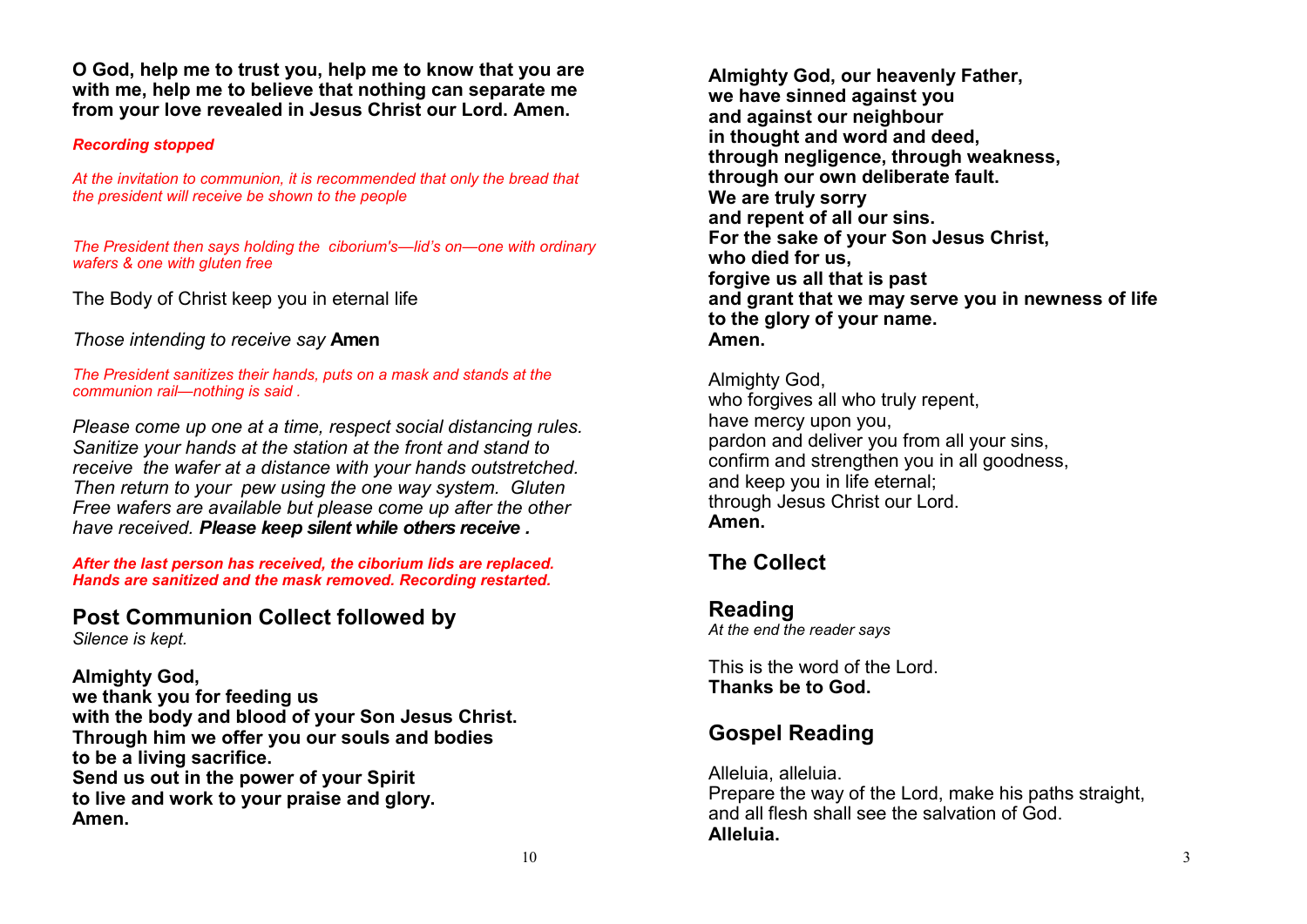*When the Gospel is announced the reader says* Hear the Gospel of our Lord Jesus Christ according to N. **Glory to you, O Lord**.

*At the end the reader says* This is the Gospel of the Lord. **Praise to you, O Christ.**

### **Sermon**

### **The Creed**

Let us declare our faith in God, Father, Son and Holy Spirit.

**We believe in one God, the Father, the Almighty, maker of heaven and earth, of all that is, seen and unseen.**

**We believe in one Lord, Jesus Christ, the only Son of God, eternally begotten of the Father, God from God, Light from Light, true God from true God, begotten, not made, of one Being with the Father; through him all things were made. For us and for our salvation he came down from heaven, was incarnate from the Holy Spirit and the Virgin Mary and was made man. For our sake he was crucified under Pontius Pilate; he suffered death and was buried. On the third day he rose again in accordance with the Scriptures;**

# **The Lord's Prayer**

Awaiting his coming in glory, as our Saviour taught us, so we pray: **Our Father in heaven, hallowed be your name, your kingdom come, your will be done, on earth as in heaven. Give us today our daily bread. Forgive us our sins as we forgive those who sin against us. Lead us not into temptation but deliver us from evil. For the kingdom, the power, and the glory are yours now and for ever. Amen.**

## **Breaking of the Bread**

Every time we eat this bread and drink this cup, **We proclaim the Lord's death until he comes.Lord Jesus Christ, you said to your disciples, 'I am with you always'. Be with me today, as I offer myself to you. Hear my prayers for others and for myself, and keep me in your care. Amen.**

*The President receives communion then leads those who do not intend to receive Communion and those watching on line in these prayers*

**Lord Jesus Christ, you said to your disciples, 'I am with you always'. Be with me today, as I offer myself to you. Hear my prayers for others and for myself, and keep me in your care. Amen.**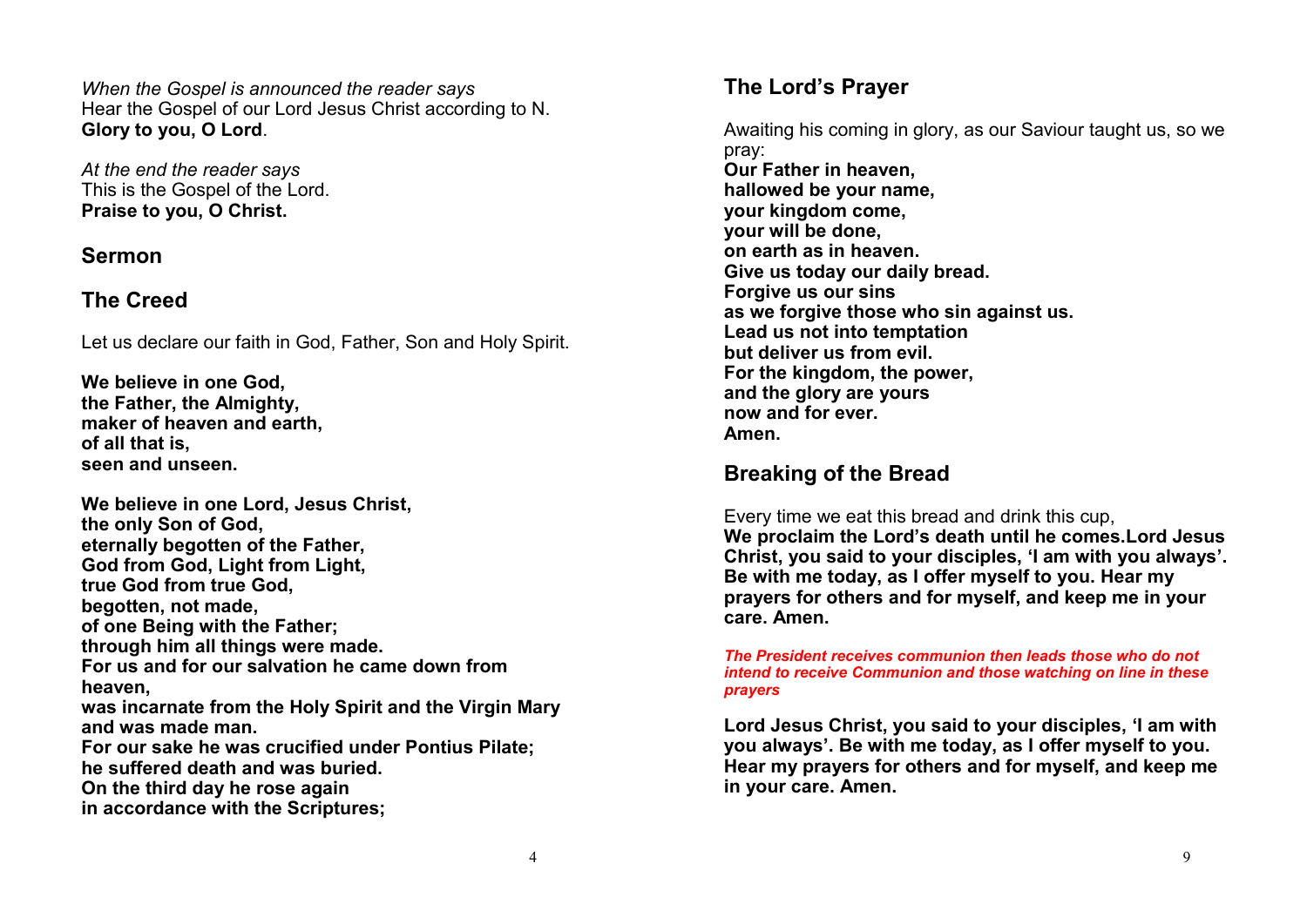#### **Hosanna in the highest. Blessed is he who comes in the name of the Lord. Hosanna in the highest.**

We praise and bless you, loving Father, through Jesus Christ, our Lord; and as we obey his command, send your Holy Spirit, that broken bread and wine outpoured may be for us the body and blood of your dear Son.

On the night before he died he had supper with his friends and, taking bread, he praised you. He broke the bread, gave it to them and said: Take, eat; this is my body which is given for you; do this in remembrance of me.

When supper was ended he took the cup of wine. Again he praised you, gave it to them and said: Drink this, all of you; this is my blood of the new covenant, which is shed for you and for many for the forgiveness of sins. Do this, as often as you drink it, in remembrance of me.

So, Father, we remember all that Jesus did, in him we plead with confidence his sacrifice made once for all upon the cross. Bringing before you the bread of life and cup of salvation, we proclaim his death and resurrection until he comes in glory.

**Christ has died: Christ is risen: Christ will come again.**

Lord of all life, help us to work together for that day when your kingdom comes and justice and mercy will be seen in all the earth. Look with favour on your people, gather us in your loving arms and bring us with all the saints to feast at your table in heaven. Through Christ, and with Christ, and in Christ, in the unity of the Holy Spirit, all honour and glory are yours, O loving Father, for ever and ever. **Amen.**

**he ascended into heaven**

**and is seated at the right hand of the Father.**

**He will come again in glory to judge the living and the dead,**

**and his kingdom will have no end.**

**We believe in the Holy Spirit, the Lord, the giver of life, who proceeds from the Father and the Son, who with the Father and the Son is worshipped and glorified, who has spoken through the prophets.**

**We believe in one holy catholic and apostolic Church. We acknowledge one baptism for the forgiveness of sins.**

**We look for the resurrection of the dead, and the life of the world to come. Amen.**

## **Prayers of Intercession**

*The prayers may end with:*

**Merciful Father, accept these prayers for the sake of your Son Our Saviour, Jesus Christ. Amen.**

# **The Lighting of the Advent Wreath Week 1**

People of God: awake! The day is coming soon when you shall see God face to face.

Remember the ways and the works of God. God calls you out of darkness to walk in the light of his coming. You are God's children.

**Lord, make us one as we walk with Christ today and for ever. Amen.**